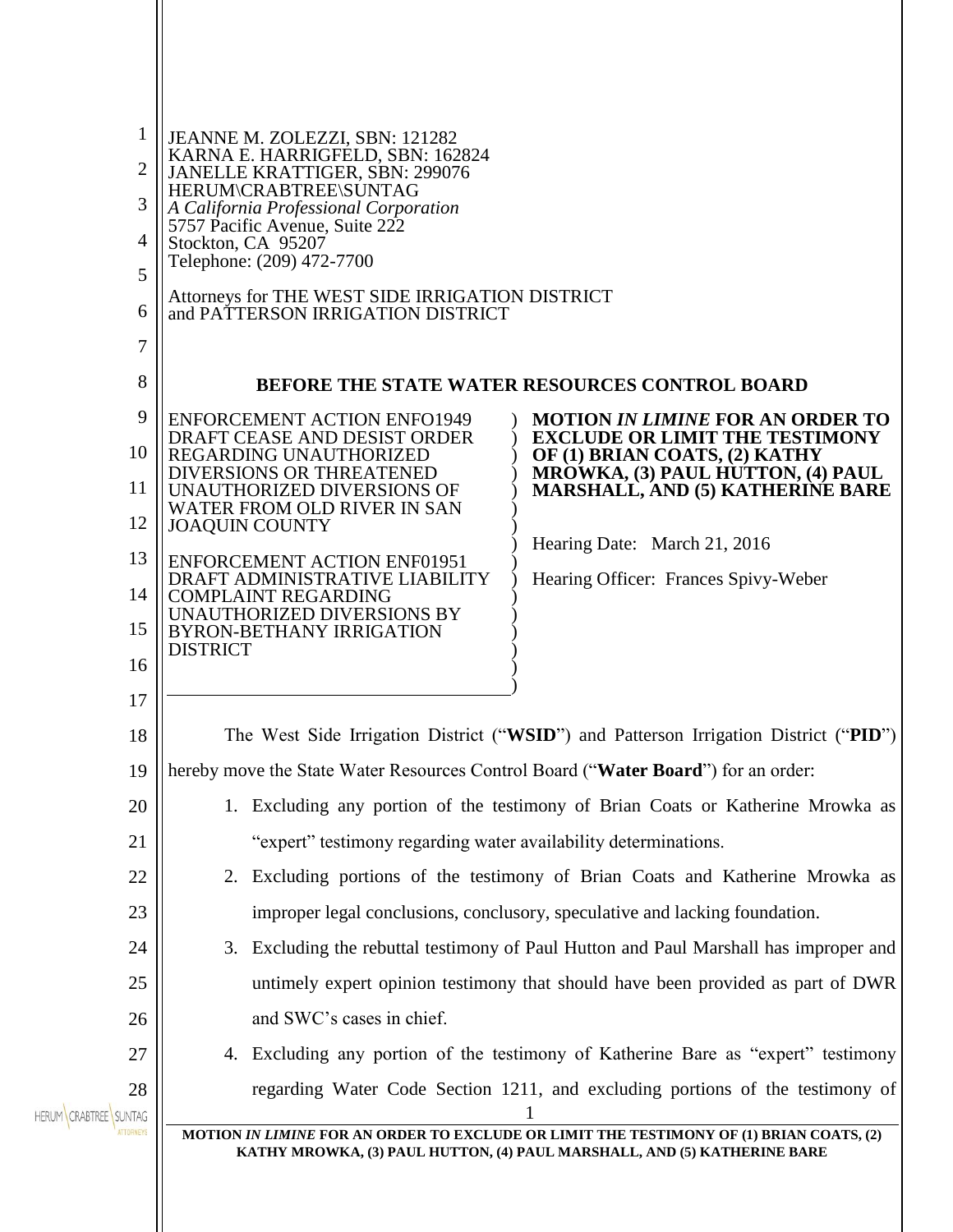Katherine Bare as improper hearsay, speculative, conclusory and lacking proper foundation.

3 4 5 6 7 8 The purpose of this Motion *in Limine* is to ensure the testimony in these proceedings is proper fact testimony to protect the rights of all parties and provide a level playing field. WSID and PID also join in and support the Motions *in Limine* of Byron-Bethany Irrigation District, South Delta Water Agency, Central Delta Water Agency and Banta-Carbona Irrigation District. Due to the page limits set by the hearing team, it was impossible for each party to fully brief each motion *in limine* for each witness.

# 9 10

22

1

2

#### **I. INTRODUCTION**

11 12 13 14 15 16 17 18 19 20 21 The Hearing Officer is empowered to rule on the admissibility of evidence prior to the hearing. *Baskett v. United States*, 2 Ct.Cl. 356, 359. A motion *in limine* is one method by which a party can obtain such a ruling. The basic purpose of a motion *in limine* is "to prevent a party before trial from encumbering the record with irrelevant, immaterial or cumulative matters. Such a motion enables a court to rule in advance on the admissibility of documentary or testimonial evidence and thus expedite and render efficient a subsequent trial." *Id*. at 367-368. As such, motions *in limine*  "promote trial efficiency and improved accuracy of evidentiary determinations by virtue of the more thorough briefing and argument of the issues that are possible prior to the crush of trial." *Int'l Graphics, Div. of Moore Bus. Forms, Inc. v. United States*, 5 Cl.Ct. 100, 104 (1984) (quoting *Zenith Radio Corp. v. Matsushita Elec. Indus. Co.*, 505 F.Supp. 1125, 1140 (E.D. PA. 1980)). The party offering the evidence that is the subject of a motion *in limine* must demonstrate its admissibility by a preponderance of the evidence. *See Bourjaily v. United States*, 483 U.S. 171, 175-176 (1987).

### **II. LEGAL STANDARD**

23 A person is qualified to testify as an expert if she "has special knowledge, skill, 24 experience, training, or education sufficient to qualify [her] as an expert on the subject to which 25 [her] testimony relates". California Evidence Code §720(a). Further, under Evidence Code §801: 26 If a witness is testifying as an expert, his testimony in the form of an opinion is limited to 27 such an opinion as is: (a) Related to a subject that is sufficiently beyond common experience that the opinion of an expert would assist the trier of fact; and (b) Based on 28 HERUM CRABTREE SUNTAG 2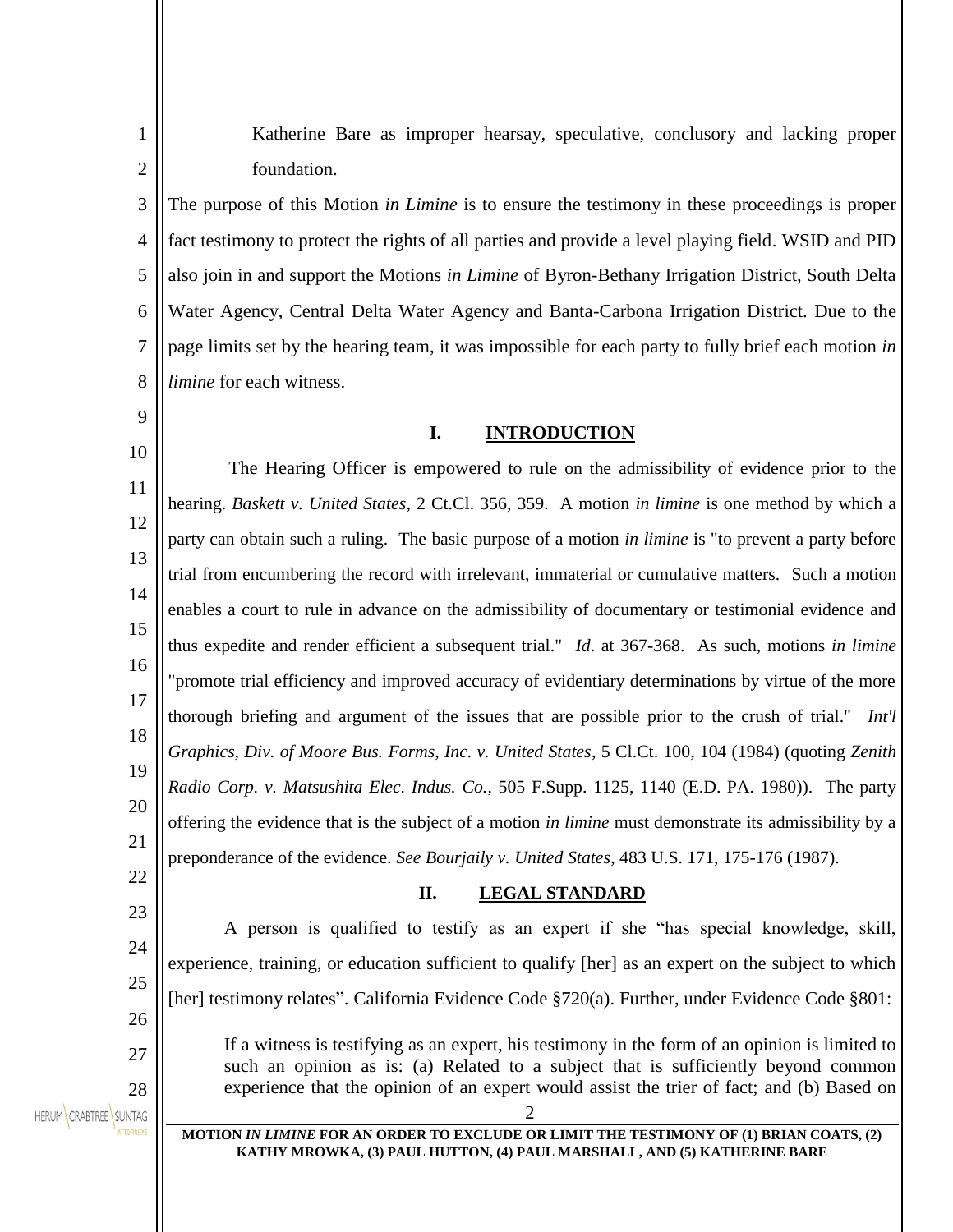matter (including his special knowledge, skill, experience, training, and education) perceived by or personally known to the witness or made known to him at or before the hearing, whether or not admissible, that is of a type that reasonably may be relied upon by an expert in forming an opinion upon the subject to which his testimony relates, unless an expert is precluded by law from using such matter as a basis for his opinion.

4 5 6 7 8 In practical terms, this means that: (1) the proposed expert must qualify as an expert, (2) the testimony of the proposed expert must be based on scientific, technical, or other specialized knowledge and concern a matter beyond a layperson's understanding; and (3) the testimony, reports, and opinions of the proposed expert must be reliable and relevant. See, e.g., United States v. Hankey, 203 F.3d 1160, 1168 (9th Cir. 2000).

9

1

2

3

## A. **The Witness Must Qualify as an Expert**

10 11 12 13 14 As a preliminary matter, a witness must first qualify as an expert before he or she may proffer expert testimony. A witness may be qualified as an expert on the basis of knowledge, skill, experience, training or education, a witness still must have some foundation of knowledge, skill, or experience—a witness with cursory or very limited experience does not satisfy this "foundation" requirement.

15 16

17

18

B. **The Witness' Testimony Must Be Based on Scientific, Technical, or "Other Specialized" Knowledge and Must Concern a Matter Beyond a Layperson's Common Knowledge**

19 20 In order to be admissible expert testimony, the testimony must be based on scientific, technical, or other specialized knowledge [that] will assist the trier of fact. A witness may not testify as an expert unless he or she testifies about matters that are beyond the ability and experience of the average layperson. Testimony on an issue not outside a layperson's understanding does not assist the trier of fact and is thus not admissible expert testimony.

22 23

24

25

26

27

21

# C. **The Witness' Testimony Must be Reliable**

The Hearing Officer here is charged with the task of ensuring that an expert's testimony rests on a reliable foundation. In *Sargon Enterprises, Inc. v. University of Southern California*  (2012) 55 Cal.4<sup>th</sup> 747, the California Supreme Court held that the Hearing Officer here "has the duty to act as a 'gatekeeper' to exclude speculative expert testimony" at p. 755. The Prosecution Team bear the burden of establishing by a preponderance of the evidence that Ms. Bare's

28 HERUM CRABTREE SUNTAG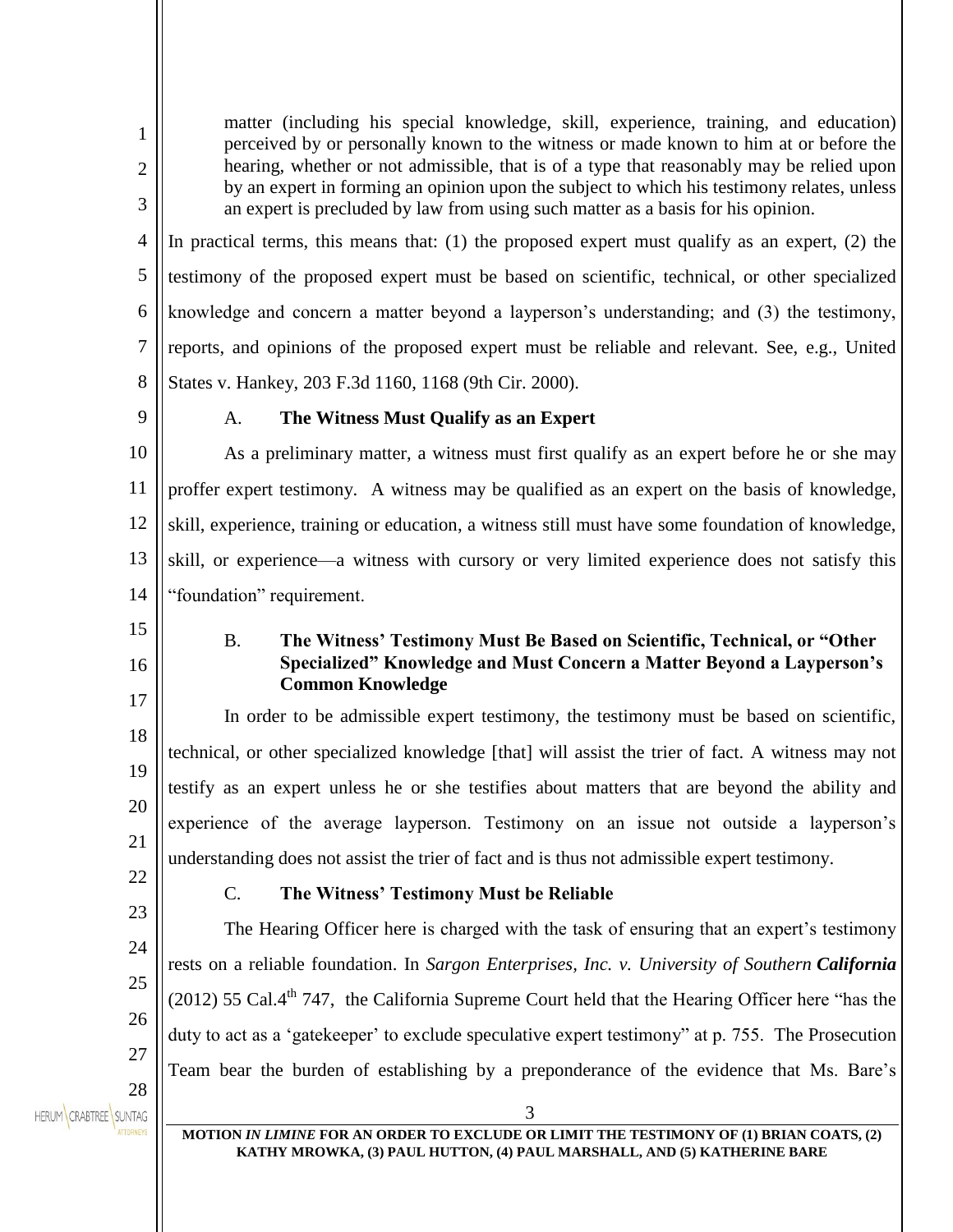1 2 3 4 testimony and opinions are reliable. To determine a reliable foundation for Ms. Bare's testimony under Evidence Code §801, the Hearing Officer must "determine whether the matter relied on can provide a reasonable basis for the opinion or whether that opinion is based on a leap of logic or conjecture." Id at p. 772.

### **III. ARGUMENT**

6

5

# A. **Ms. Bare is Not Qualified as an Expert**.

7 8 9 10 11 12 13 14 15 16 17 18 19 20 21 22 The Prosecution Team offer Ms. Bare as an expert witnesses in this Enforcement Action; however, Ms. Bare's written testimony and statements during her deposition establish that she does not meet the statutory requirement of having special knowledge, skill, experience, training or education sufficient to qualify her as an expert on the subject to which her testimony relates. California Evidence Code §702. Although the Hearing Officer has wide latitude to admit expert testimony, such testimony is inadmissible if it does not meet two related requirements: (1) it must be based on the special knowledge of the expert; and (2) it must be helpful to the finder of fact. The burden is on the party offering the proposed expert opinion testimony to prove by a preponderance of the evidence that the testimony satisfies the requirements for admissibility. See Daubert, 509 U.S. at 592 n.10. An expert for one purpose is not an expert for all purposes. "Even where a witness has special knowledge or experience, qualification to testify as an expert also requires that the area of the witness's competence matches the subject matter of the witness's testimony." See 29 Charles A. Wright. et al., Federal Practice & Procedure § 6265 at p. 255 & nn. 34 & 35 (1977). Accordingly, not all opinions that happen to be held by an expert are "expert opinions." See United States v. Benson, 941 F.2d 598, 604 (7th Cir. 1991). Opinions falling outside the expert's area of expertise are inadmissible.

23 24

4 25 26 27 28 In her testimony, Ms. Bare provides opinions regarding Water Code Section 1211 and irrigation conveyance losses. This testimony regarding should be excluded because she is not qualified to testify as an expert on these subjects, and her opinions are not helpful. Although Ms. Bare has worked for the Enforcement Division for  $3\frac{1}{2}$  years, by her own admission she lacks any education or training relating to Water Code section 1211, water availability determination or the recapture of drainage water. Accordingly, Ms. Bare lacks even a minimal foundation of

HERUM CRABTREE SUNTAG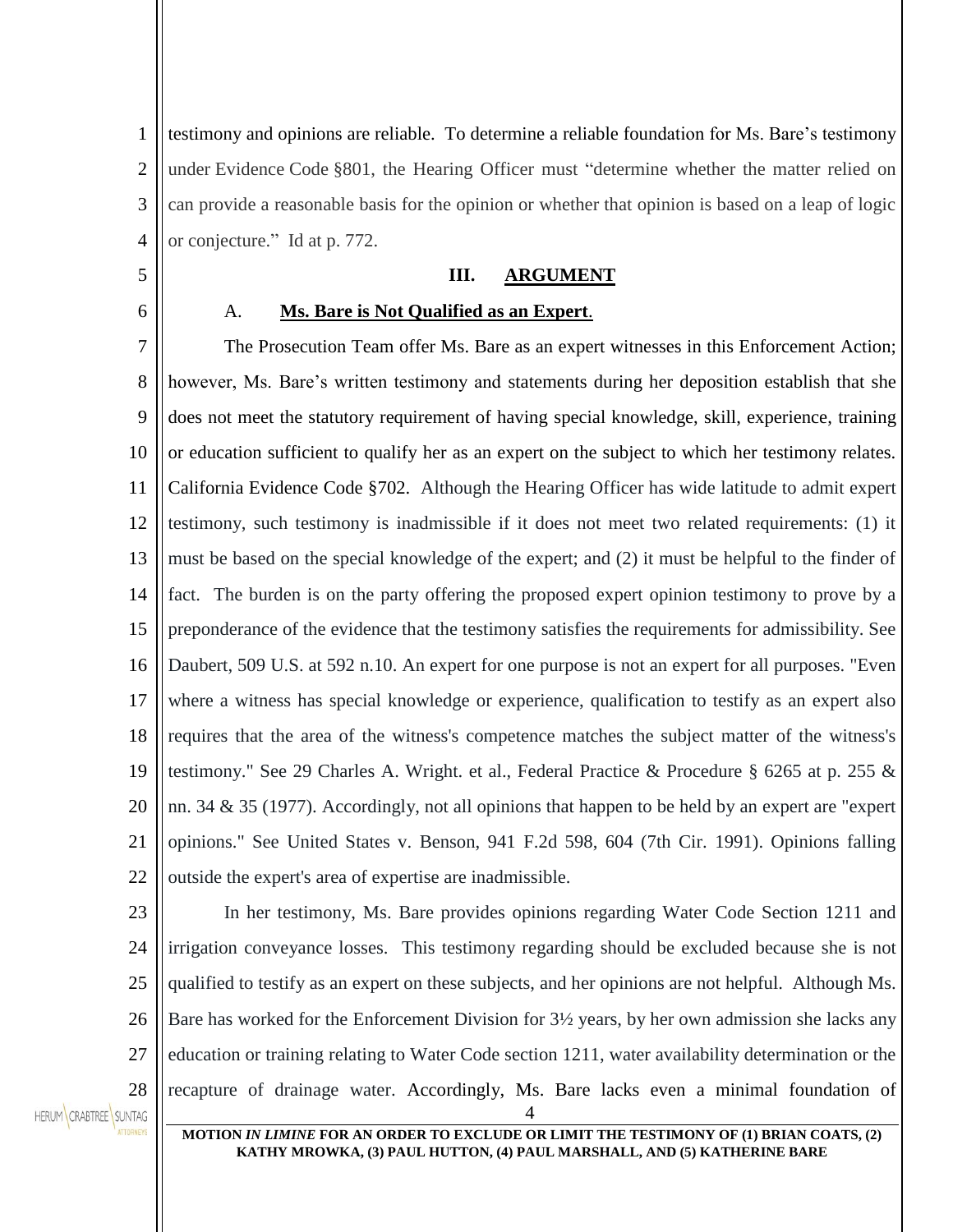1 knowledge required by California Evidence Code §720 to qualify her as an expert on this issue.

2 3 4 5 6 7 More importantly, Ms. Bare's testimony is filled with legal conclusions, most on the ultimate issues to be determined by the State Water Resources Control Board in this Enforcement Action. These opinions are without foundation. These factors combine to renders each of her opinions unreliable and irrelevant under the California Evidence Code. For these reasons, it is entirely appropriate for this Court to exclude Ms. Bare's testimony prior to the hearing.

8 9

#### B. **There is No Foundation for the Opinion Included in her Testimony**.

10 11 12 13 14 15 16 Even if an expert is qualified, her testimony must be limited to offering her opinion, within her area of expertise, "related to a subject that is sufficiently beyond common experience that such opinion would assist" the Hearing Officer. The expert's opinion may be based upon matters that she personally knows or has perceived, or upon facts related to her by someone else, provided those are the kind of facts and matters experts in her field reasonably rely upon in forming an opinion of the type the expert is going to offer. The expert may also rely upon her own special knowledge, skill, experience, training and education in rendering her opinion.

17 18 19 20 21  $22$ 23 24 Under California law, expert witness testimony is limited to information sufficiently beyond common experience such that the opinion of an expert would assist the trier of fact. *See* Evid. Code § 801(a). That is, expert witnesses may express *opinions* on matters on which the Hearing Officer may need assistance in drawing its own conclusions. In accordance with this standard, portion of the expert testimony of Ms. Bare should be excluded on three grounds: (1) her proposed testimony relates to *facts* she perceived; (2) her proposed testimony is not beyond common experience; and (3) her proposed testimony relates to issues of law, which usurps the role of the hearing officer.

25

26

27

28

# C. **Ms. Bare's Testimony Regarding Water Code Section 1211 Should Be Stricken From the Proposed Written Testimony.**

Ms. Bare makes the following statement/opinions regarding Water Code Section 1211:

1. "*The 2014 Agreement represents a change in the place of use and/or* 

HERUM CRABTREE SUNTAG

5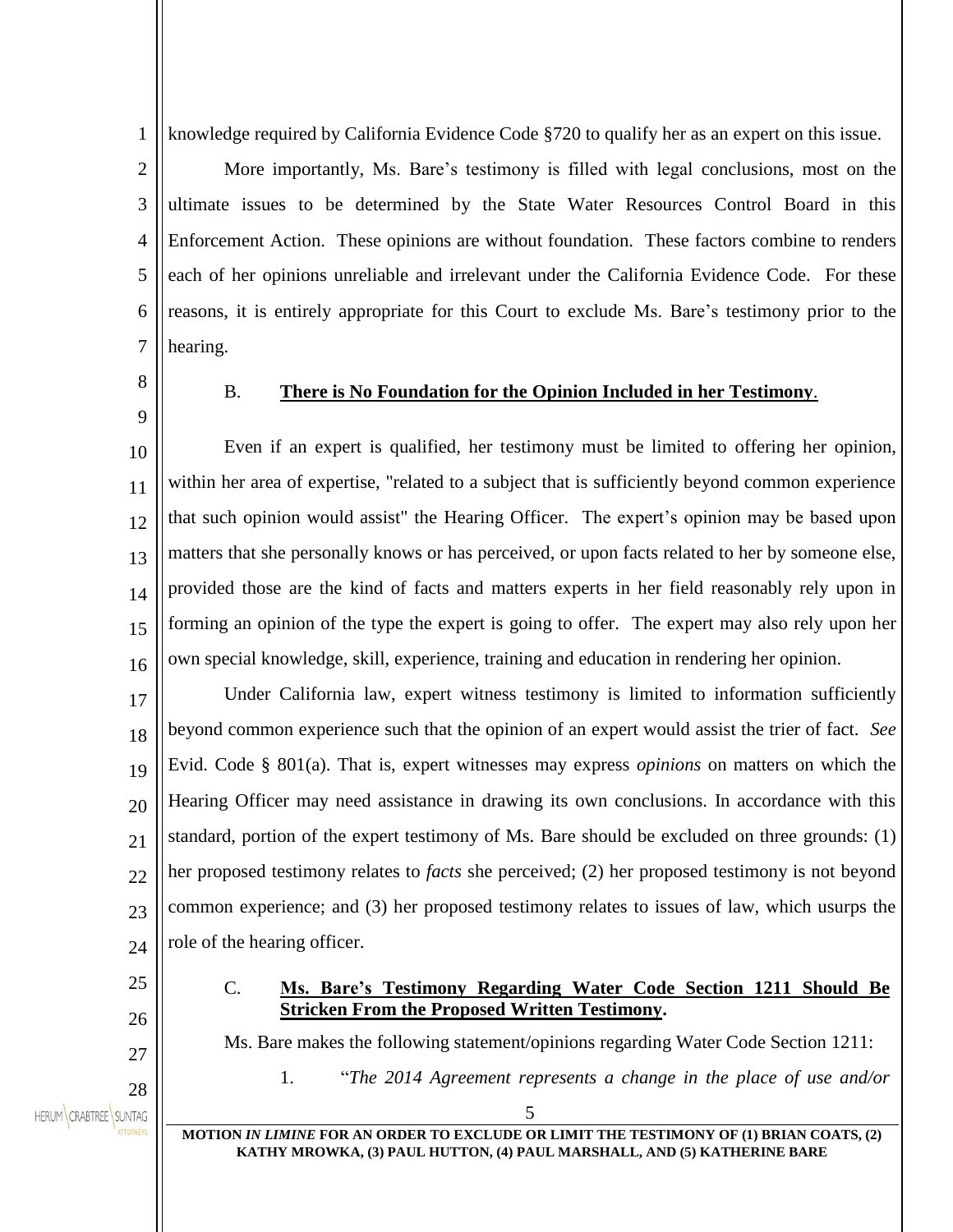| 1              | purpose of use of the City's treated water, because the City previously abandoned its                                               |  |
|----------------|-------------------------------------------------------------------------------------------------------------------------------------|--|
| $\overline{c}$ | wastewater discharge." WSID0173, Paragraph 15 on page 3.                                                                            |  |
| 3              | 2.<br>Because WSID planned to divert this water during periods when it would                                                        |  |
| 4              | not be able to divert under License 1381, any WSID diversion of this wastewater would                                               |  |
| 5              | potentially reduce flows downstream as compared to before the Agreement. Therefore, the City                                        |  |
| 6              | should have filed a wastewater change petition with the State Water Board under Water Code                                          |  |
| 7              | section 1211 prior to selling any wastewater to WSID. WSID0173, Paragraph 15 on Page 3.                                             |  |
| 8              | 3.<br>These diversions were unlawful because the City had not complied with                                                         |  |
| 9              | Water Code Section 1211, and because WSID could not divert the wastewater from Old River                                            |  |
| 10             | under any valid claim of right. WSID0173, Paragraph 17 on page 4.                                                                   |  |
| 11             | the fact that WSID did unlawfully divert City of Tracy wastewater in<br>4.                                                          |  |
| 12             | 2014. WSID0173, Paragraph 24 on Page 5.                                                                                             |  |
| 13             | These statements should be stricken. First, Ms. Bare, by her own admission, is not an                                               |  |
| 14             | expert on Water Code Section 1211, and has no knowledge of its application to WSID. Ms.                                             |  |
| 15             | Bare has failed to lay a foundation as to how she has personal knowledge of this, or how she                                        |  |
| 16             | obtained knowledge on which to base her opinion. In her deposition testimony Ms. Bare is                                            |  |
| 17             | honest, and clearly acknowledges her lack of experience and knowledge regarding these issues:                                       |  |
| 18             | Q:<br>Look at finding No. 4, please, on page 2. It says, "Until 2014, the City abandoned the                                        |  |
| 19             | wastewater treatment plant discharged to Old River."<br>Uh-huh.                                                                     |  |
| 20             | A:<br>Did you make that determination?<br>Q:                                                                                        |  |
| 21             | No.<br>A:<br>Or did someone else?<br>Q:                                                                                             |  |
| 22             | That wouldn't have been me.<br>A:                                                                                                   |  |
| 23             | Do you know how that determination was made?<br>Q:<br>A:<br>No. I wasn't part of the conversation.                                  |  |
| 24             | EXHIBIT WSID0059, Page 24:7-16.                                                                                                     |  |
| 25             |                                                                                                                                     |  |
| 26             | Do you know anything about the history of what has happened to that treated wastewater<br>Q:<br>from the City of Tracy at the time? |  |
| 27             | No.<br>A:                                                                                                                           |  |
| 28             | EXHIBIT WSID0059, Page 24:23-25, Page 25:1.                                                                                         |  |
| SUNTAG         | 6<br>MOTION IN LIMINE FOR AN ORDER TO EXCLUDE OR LIMIT THE TESTIMONY OF (1) BRIAN COATS, (2)                                        |  |
|                | KATHY MROWKA, (3) PAUL HUTTON, (4) PAUL MARSHALL, AND (5) KATHERINE BARE                                                            |  |
|                |                                                                                                                                     |  |
|                |                                                                                                                                     |  |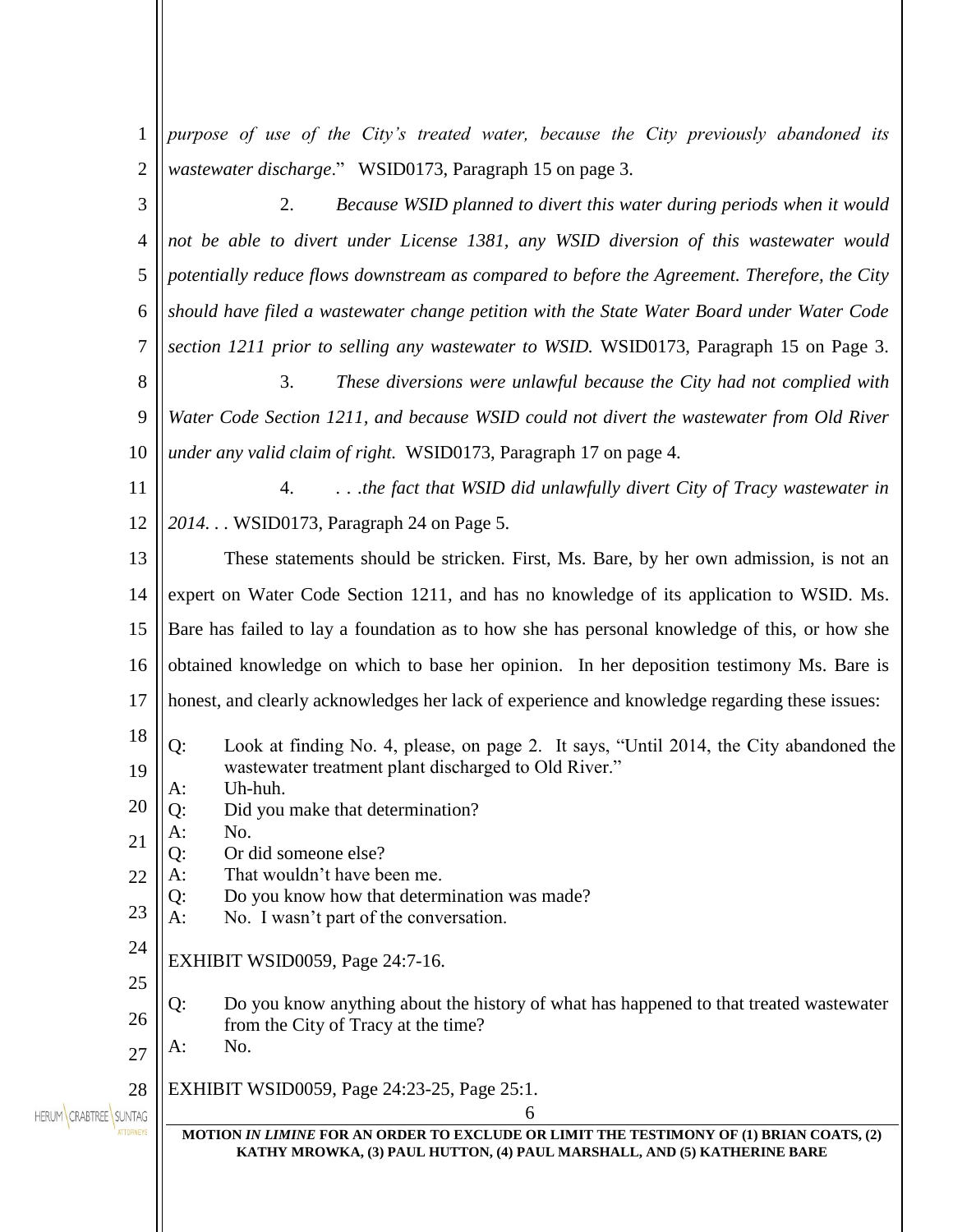| $\mathbf{1}$<br>$\overline{2}$                                                           | Did you perform any analysis related to Water Code Section 1211?<br>Q:<br>$A$ :<br>No.                                                                                                                                                                                                                                                                                                                                                                                                                                                                                                                                                                                                                                                                                                                         |  |
|------------------------------------------------------------------------------------------|----------------------------------------------------------------------------------------------------------------------------------------------------------------------------------------------------------------------------------------------------------------------------------------------------------------------------------------------------------------------------------------------------------------------------------------------------------------------------------------------------------------------------------------------------------------------------------------------------------------------------------------------------------------------------------------------------------------------------------------------------------------------------------------------------------------|--|
| 3                                                                                        | EXHIBIT WSID0059, Page 25:25, Page 26:1-1.                                                                                                                                                                                                                                                                                                                                                                                                                                                                                                                                                                                                                                                                                                                                                                     |  |
| $\overline{4}$<br>5<br>6<br>$\overline{7}$<br>8<br>9<br>10<br>11<br>12<br>13<br>14<br>15 | Is it your understanding that in order for West Side to divert the City of Tracy's<br>Q:<br>wastewater, that there is some type of State Board approval needed?<br>Yes.<br>A:<br>Q:<br>And what is that understanding based on?<br>Section $1211(a)$<br>A:<br>Is that based on your own analysis of Section $1211(a)$ or is it based on something that<br>Q:<br>somebody else has told you?<br>Someone else has told me. And that's part of the subject of the CDO,<br>A:<br>Is that someone else a lawyer at the State Board?<br>Q:<br>$A$ :<br>Yes.<br>EXHIBIT WSID0059, Page 25:25, Page 26:1-1.<br>Q:<br>And did somebody make the determination of whether there was a change in the point of<br>discharge, place of use or purpose of use?<br>I don't know.<br>$A$ :<br>EXHIBIT WSID0059, Page 29:13-16. |  |
| 16                                                                                       | So any specific analysis of prior history of what happened to the was tewater from the<br>Q:<br>City of Tracy?                                                                                                                                                                                                                                                                                                                                                                                                                                                                                                                                                                                                                                                                                                 |  |
| 17                                                                                       | $A$ :<br>No.                                                                                                                                                                                                                                                                                                                                                                                                                                                                                                                                                                                                                                                                                                                                                                                                   |  |
| 18                                                                                       | EXHIBIT WSID0059, Page 30:21-13.                                                                                                                                                                                                                                                                                                                                                                                                                                                                                                                                                                                                                                                                                                                                                                               |  |
| 19<br>20                                                                                 | Did you make any conclusions whether there had been a change in the purpose of use?<br>Q:                                                                                                                                                                                                                                                                                                                                                                                                                                                                                                                                                                                                                                                                                                                      |  |
| 21                                                                                       | $A$ :<br>No.<br>Do you know whether anyone else did?<br>Q:                                                                                                                                                                                                                                                                                                                                                                                                                                                                                                                                                                                                                                                                                                                                                     |  |
| 22                                                                                       | I do not know.<br>A:                                                                                                                                                                                                                                                                                                                                                                                                                                                                                                                                                                                                                                                                                                                                                                                           |  |
| 23                                                                                       | EXHIBIT WSID0059, Page 30:25, 31-1-8.                                                                                                                                                                                                                                                                                                                                                                                                                                                                                                                                                                                                                                                                                                                                                                          |  |
| 24                                                                                       | Did you undertake any analysis to see if there was a permanent decrease of flow in any<br>Q:<br>portion of a watercourse?                                                                                                                                                                                                                                                                                                                                                                                                                                                                                                                                                                                                                                                                                      |  |
| 25                                                                                       | No.<br>A:<br>Do you know if anyone else did?<br>Q:                                                                                                                                                                                                                                                                                                                                                                                                                                                                                                                                                                                                                                                                                                                                                             |  |
| 26                                                                                       | A:<br>I'm not sure.                                                                                                                                                                                                                                                                                                                                                                                                                                                                                                                                                                                                                                                                                                                                                                                            |  |
| 27                                                                                       | EXHIBIT WSID0059, Page 31:12017.                                                                                                                                                                                                                                                                                                                                                                                                                                                                                                                                                                                                                                                                                                                                                                               |  |
| 28<br><b>SUNTAG</b>                                                                      | 7<br>MOTION IN LIMINE FOR AN ORDER TO EXCLUDE OR LIMIT THE TESTIMONY OF (1) BRIAN COATS, (2)<br>KATHY MROWKA, (3) PAUL HUTTON, (4) PAUL MARSHALL, AND (5) KATHERINE BARE                                                                                                                                                                                                                                                                                                                                                                                                                                                                                                                                                                                                                                       |  |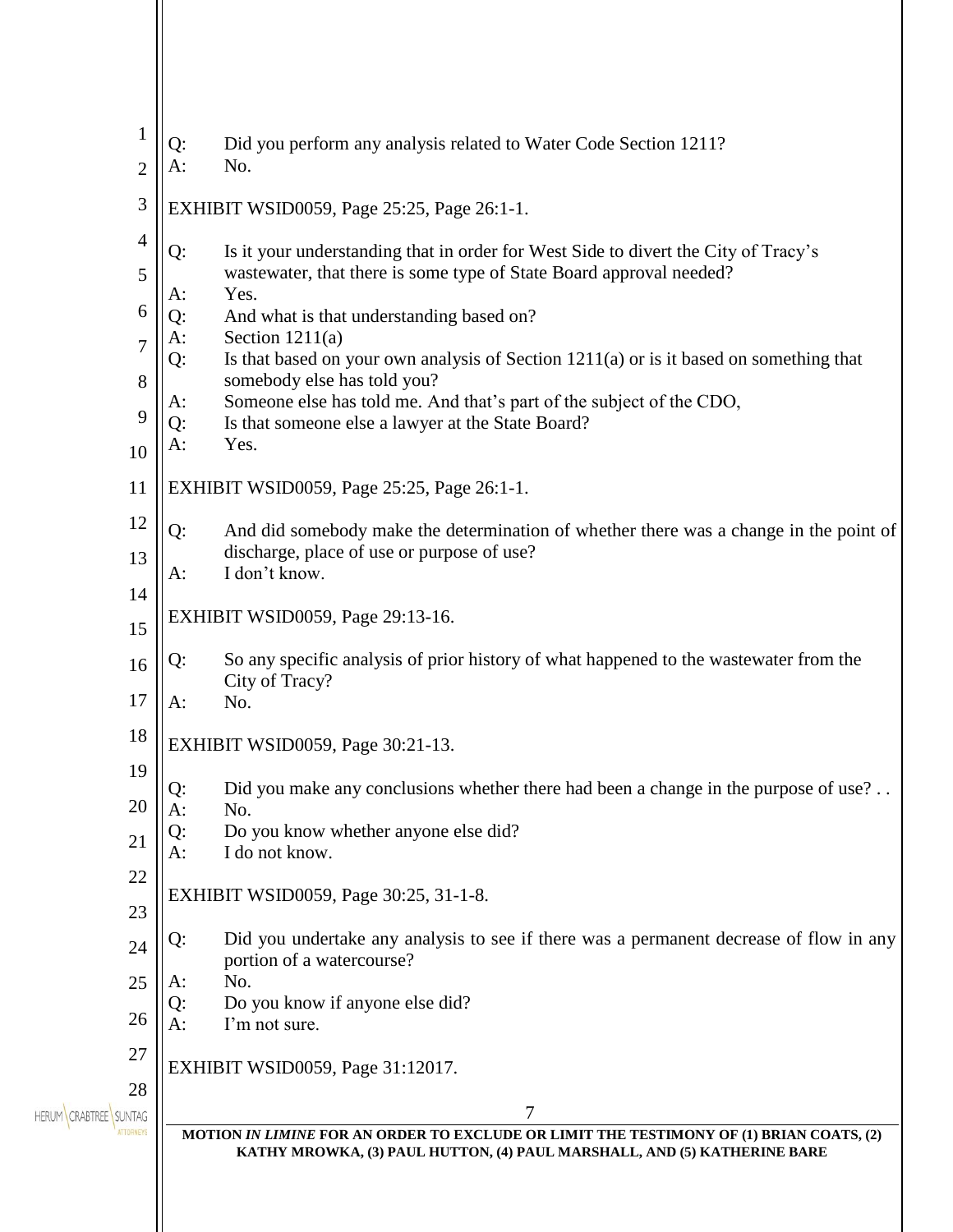| $\mathbf{1}$          | Finally, Ms. Bare's testimony is not reliable: there is no foundation, and it contradicts                                                                                                           |  |
|-----------------------|-----------------------------------------------------------------------------------------------------------------------------------------------------------------------------------------------------|--|
| $\overline{2}$        | her prior testimony. Her written testimony contradicts her testimony at deposition given                                                                                                            |  |
| 3                     | November 23, 2015, wherein Ms. Bare testified that with regard to the alleged violation of                                                                                                          |  |
| $\overline{4}$        | Water Code Section 1211 against WSID in the Draft CDO, her only action was "to see if the                                                                                                           |  |
| 5                     | City had south approval from the State Water Board" and nothing else. Page 25:19-24. In direct                                                                                                      |  |
| 6                     | response to the question of whether or not she performed any analysis related to Water Code                                                                                                         |  |
| 7                     | Section 1211, Ms. Bare answered "No." Page 25:25, Page 26:1-2. Further, Ms. Bare testified                                                                                                          |  |
| 8                     | that her understanding that WSID needed to comply with Water Code Section 1211 was based                                                                                                            |  |
| 9                     | upon her understanding of Water Code Section 1211(a) (Page 26:25, Page 27:1), and then not                                                                                                          |  |
| 10                    | even on her own understanding, but on something that someone else had told her. Page 26:2-6.                                                                                                        |  |
| 11                    | Ms. Bare, by her own admission, undertook no analysis as to whether or not would permanently                                                                                                        |  |
| 12                    | reduce flows downstream, a prerequisite to the applicability of §1211 to WSID, but she now                                                                                                          |  |
| 13                    | testifies that WSID's diversions would reduce flows downstream and trigger compliance with                                                                                                          |  |
| 14                    | §1211.                                                                                                                                                                                              |  |
| 15                    | The testimony of a witness who is qualified as an expert by knowledge, skill,                                                                                                                       |  |
| 16                    | experience, training, or education may testify in the form of an opinion as to relevant matters                                                                                                     |  |
| 17                    | only if the following three criteria are met:                                                                                                                                                       |  |
| 18                    | 1. the testimony is based on sufficient facts or data                                                                                                                                               |  |
| 19                    | 2. the testimony is the product or reliable principle and methods                                                                                                                                   |  |
| 20                    | 3. the expert has reliably applied the principles and methods to the facts of the case.                                                                                                             |  |
| 21                    | Ms. Bare's opinion is not based upon sufficient facts or data; actually, as Ms. Bare admitted in                                                                                                    |  |
| 22                    | her deposition, her testimony is not based upon any facts or data. Here, there is so great an                                                                                                       |  |
| 23                    | analytical gap between Ms. Bare's admitted knowledge and the opinion proffered that the                                                                                                             |  |
| 24                    | opinion is supported only by her statement, making it speculative and conjectural. Most                                                                                                             |  |
| 25                    | importantly, its prejudicial affect outweighs its probative value.                                                                                                                                  |  |
| 26                    | <b>Ms. Bare's Testimony Regarding Water Availability and Illegal Diversions</b><br>D.                                                                                                               |  |
| 27                    | <b>Should Be Stricken From the Proposed Written Testimony.</b>                                                                                                                                      |  |
| 28                    | Ms. Bare makes the following statement/opinions regarding water availability and<br>8<br><b>TTORNEYS</b><br>MOTION IN LIMINE FOR AN ORDER TO EXCLUDE OR LIMIT THE TESTIMONY OF (1) BRIAN COATS, (2) |  |
| HERUM CRABTREE SUNTAG |                                                                                                                                                                                                     |  |
|                       | KATHY MROWKA, (3) PAUL HUTTON, (4) PAUL MARSHALL, AND (5) KATHERINE BARE                                                                                                                            |  |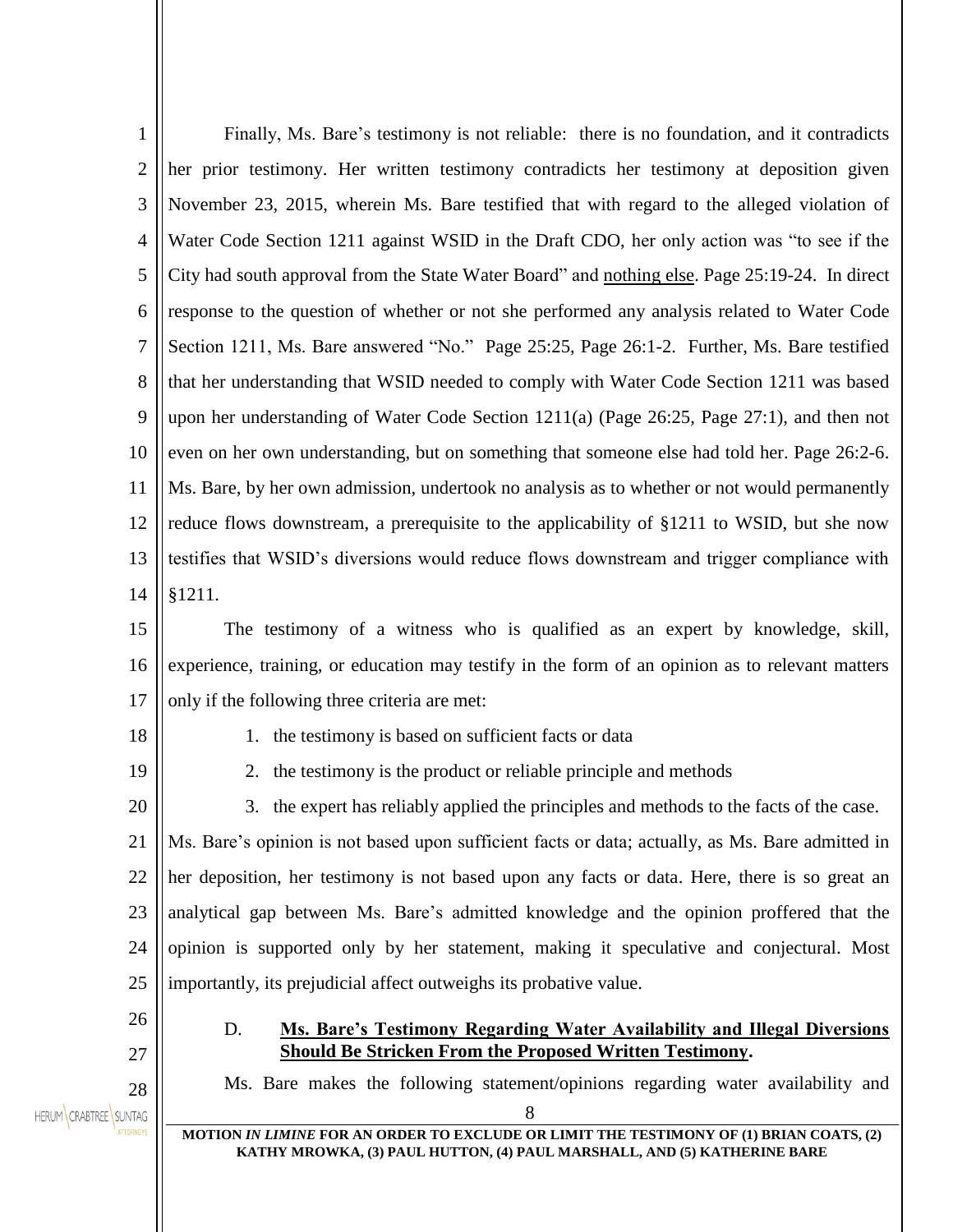1 alleged illegal diversions:

2 1. *State Water Board staff had determined that no water was available to*  3 *serve WSID's License 1381 starting on May 27, 2014, and the evidence indicates that WSID*  4 *was aware of these staff determinations. Therefore, WSID could not divert Tracy wastewater under License 1381.* WSID0173, Paragraph 16 on Page 4. 5 2. *The information above shows that WSID unlawfully diverted 735.51 acre*  6 7 *feet from the Old River over 13 consecutive days from May 1 to May 13, 2015.* WSID0173, 8 Paragraph 22 on Page 5. 9 3. *Based on the above information, WSID unlawfully diverted 85.08 acre-feet*  10 *from the Old under the BCID Pumping Agreement between June 17 and June 17, 2015, when no*  11 *water was available under BCID's claimed pre-1914 water right.* WSID0173, Paragraph 28 on 12 Page 6. 13 This testimony should be stricken. Ms. Bare relies upon a determination made by staff, which is the key issue to be determined in the hearing, of which she has no knowledge or 14 15 experience: 16 Q: Did you work at all on the water availability analysis that the State Board did in 2015?  $A:$  No. 17 18 EXHIBIT WSID0059, Page 13:12-14. 19 Solely based upon the conclusions that she was not involved in, she reaches a conclusion 20 that the actions of WSID were unlawful. These conclusions are not "sufficiently beyond 21 common experience that the opinion of an expert would assist the trier of fact," and are not based 22 on any special knowledge, skill, experience or training held by Ms. Bare as required by Evidence 23 Code §801. Therefore, these statements must be stricken because Ms. Bare does not qualify as 24 an expert, her testimony is not based on scientific, technical, or other specialized knowledge and 25 does not concern a matter beyond a layperson's understanding. As such the statements are 26 nothing more than unsupported legal conclusions that are prejudicial to WSID. 27 **E**. **Ms. Bare's Testimony Regarding WSID Drainage Water Should Be Stricken From the Proposed Written Testimony.** 28 HERUM CRABTREE SUNTAG  $\Omega$ **MOTION** *IN LIMINE* **FOR AN ORDER TO EXCLUDE OR LIMIT THE TESTIMONY OF (1) BRIAN COATS, (2) KATHY MROWKA, (3) PAUL HUTTON, (4) PAUL MARSHALL, AND (5) KATHERINE BARE**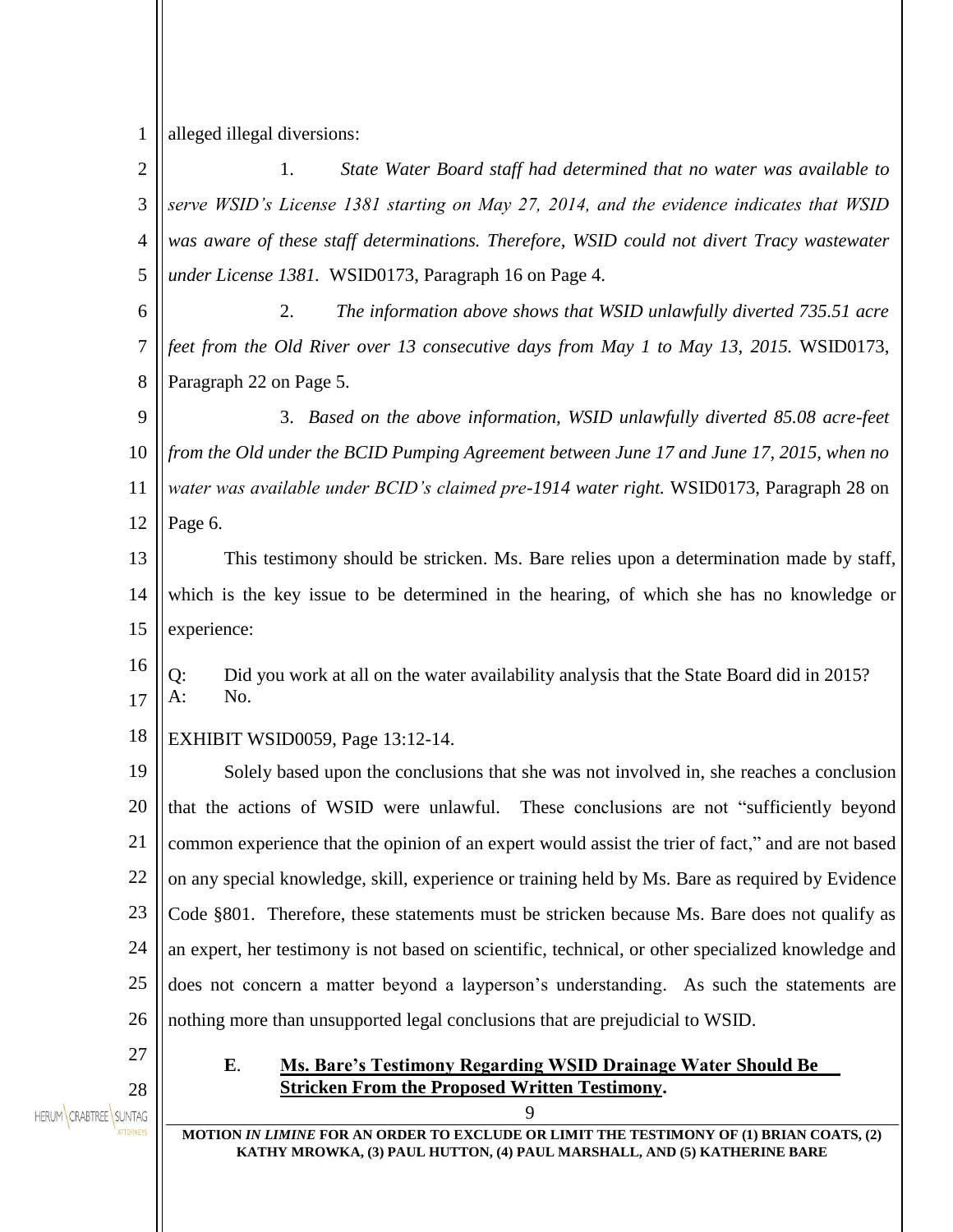1 2 Ms. Bare makes the following statement/opinions regarding water availability and alleged illegal diversions:

3 4 5 1. *I also understand that WSID's drain collects tailwater collected from lands beyond WSID's boundaries, and that these amounts are included in the "Accretion Water Diverted table.* WSID0173, Paragraph 30 on Page 6.

6 7 8 9 10 2. *I understand also that WSID began measuring the flows from Bethany Drain into its diversion cut in 2015, using visual observation of a permanent weir constructed in early 2015 (WSID claims to have used a temporary weir in 2014), but it is not clear how often WSID collects these observations, whether the weir is calibrated accurately, how the accretions are calculated based on the weir observations.* WSID0173, Paragraph 30 on Page 6.

11 12 13 14 15 16 17 18 2. *Finally, I understand that the "Accretion Water Diverted" table lists the total amount of tailwater and accretion flows delivered to WSID water users, and not the total amount of such water pumped from the diversion cut. From this, it is reasonable to conclude due to potential conveyance losses that WSID may need to pump more than the Bethany Dain discharges in order to deliver an amount equivalent to the Bethany Drain discharges to its water users. If WSID at any time pumps at a greater rate than the Bethany Drain discharges,*  WSID would draw water from the Old River through its unregulated diversion cut. WSID0173, Paragraph 30 on Page 6.

19 20 21  $22$ Ms. Bare provides no foundation for her statements, and no support for her factual or legal conclusions. She provides no support for her statement that "WSID's drain collects tailwater collected from lands beyond WSID's boundaries," and no support for her statement of when WSID began measuring flows, or how they are measured.

23 Q: Do you know anything about West Side's Bethany Drain?

- 24 A: I've reviewed the file, so I have some understanding of it, and I have looked at very old photos.
- 25 Q: Did you do any work on the West Side enforcement action related to tailwater from the Bethany Drain?
- 26 A: No. I'm not sure. I could be asked to do that in the future, but at this point I have not.

27 EXHIBIT WSID0059, Page 25:2-10.

HERUM CRABTREE SUNTAG

28

10 Similarly, there is no evidence that Ms. Bare knows anything about "potential